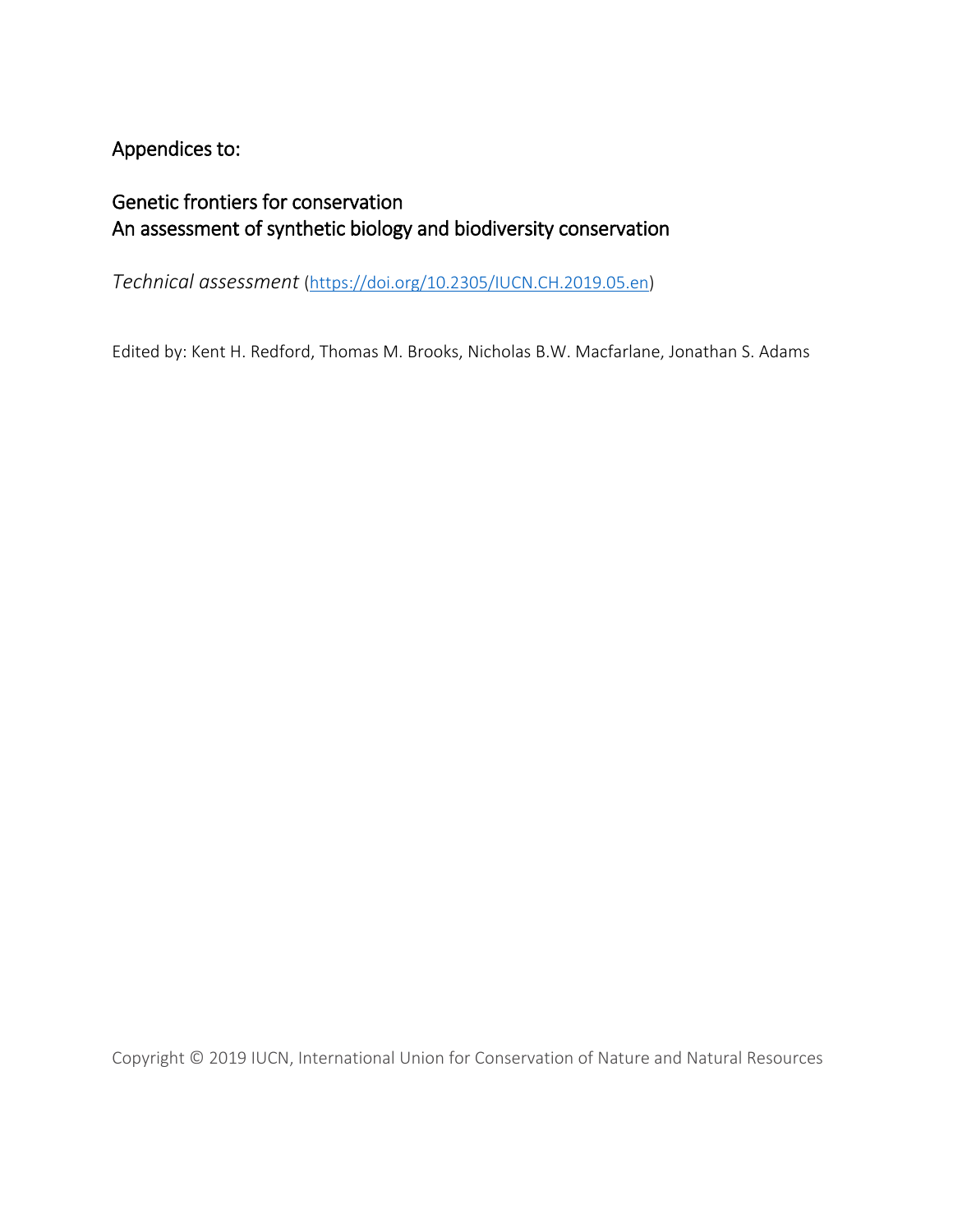Appendix 1: An introduction to genetics

Appendix 2: Gene drive

# Appendix 3: Expanded discussion of technical points made in Chapter 5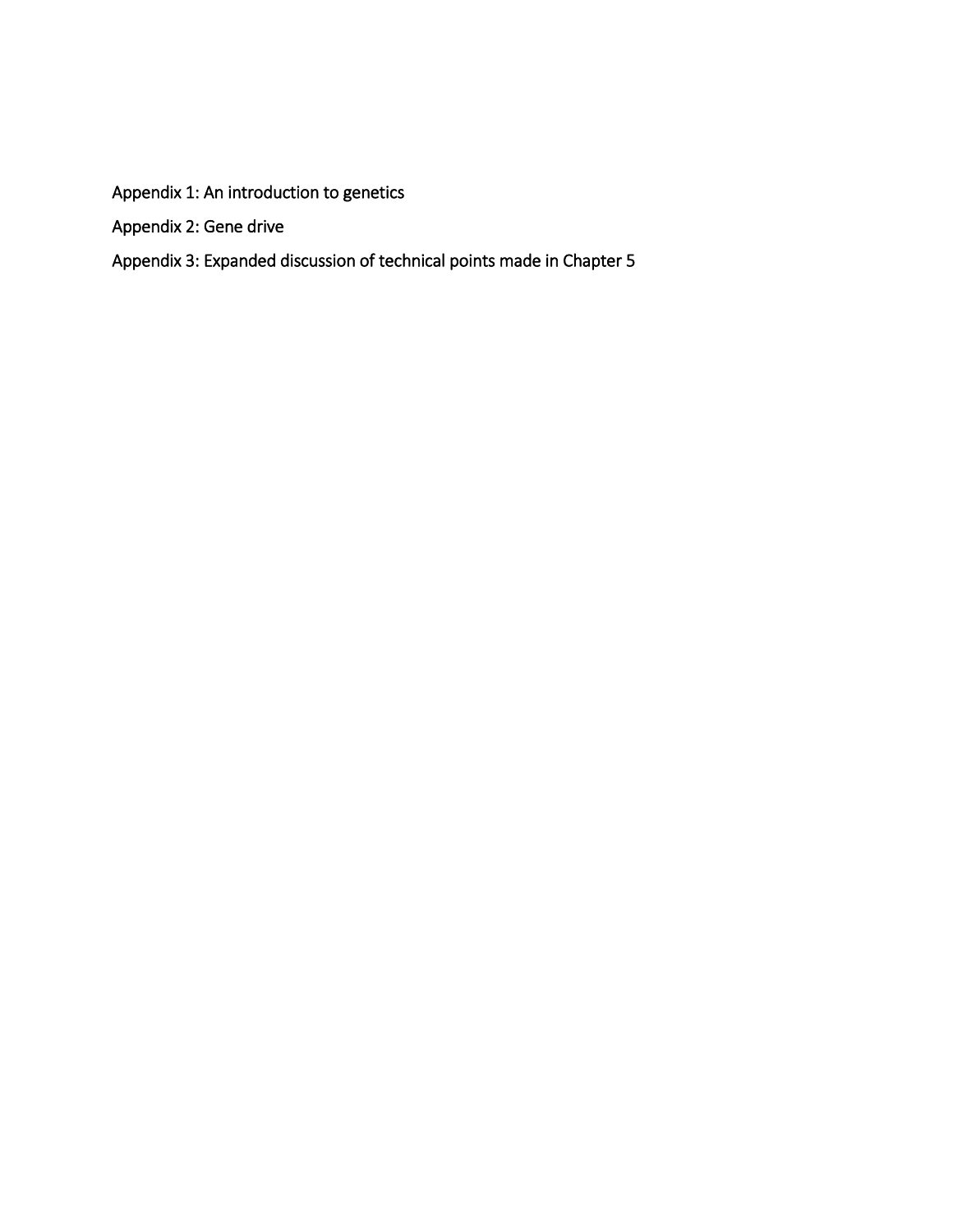# Appendices

(for detailed reference information please see the bibliography of the main report: *Genetic frontiers for conservation: an assessment of synthetic biology and biodiversity conservation. Technical assessment* [https://doi.org/10.2305/IUCN.CH.2019.05.en\)](https://doi.org/10.2305/IUCN.CH.2019.05.en)

# Appendix 1: An introduction to genetics (expanded from Box 1)

## DNA

DNA (Deoxyribonucleic acid) is a complex molecule that carries all of the information necessary to build and maintain an organism. All living things contain DNA within their cells – and pass on this information from parents to offspring.

*In the nucleus of each cell the DNA molecule is packaged into dense structures called chromosomes.*

Each strand of DNA is a long chain of smaller units called nucleotides. Each nucleotide contains one of four organic bases -- adenine (A), guanine (G), cytosine (C) and thymine (T) -- sometimes known as the 'alphabet of life'. All DNA is essentially the same in every organism on the planet; it is the specific ordering of these universal chemical letters that is responsible for all the variation in life on Earth.

Segments of DNA that encode the information for a specific protein are known as genes (see below) – all organisms within a species contain the same set of genes, however within a gene the ordering of the nucleotides can have subtle variations. For example, most genes are the same in all humans, but a small number of genes are slightly different between individuals (these variations are known as alleles). The combined effect of all these subtle differences are responsible for each person's unique features.

## DNA structure

The DNA molecule itself is in the shape of a double helix: it is composed of two long strands of polynucleotides that run in parallel while winding around each other to resemble a twisted ladder. The bases along these two strands link to each other in a specific manner– A will only pair with T on the opposing strand, and C will only pair with G.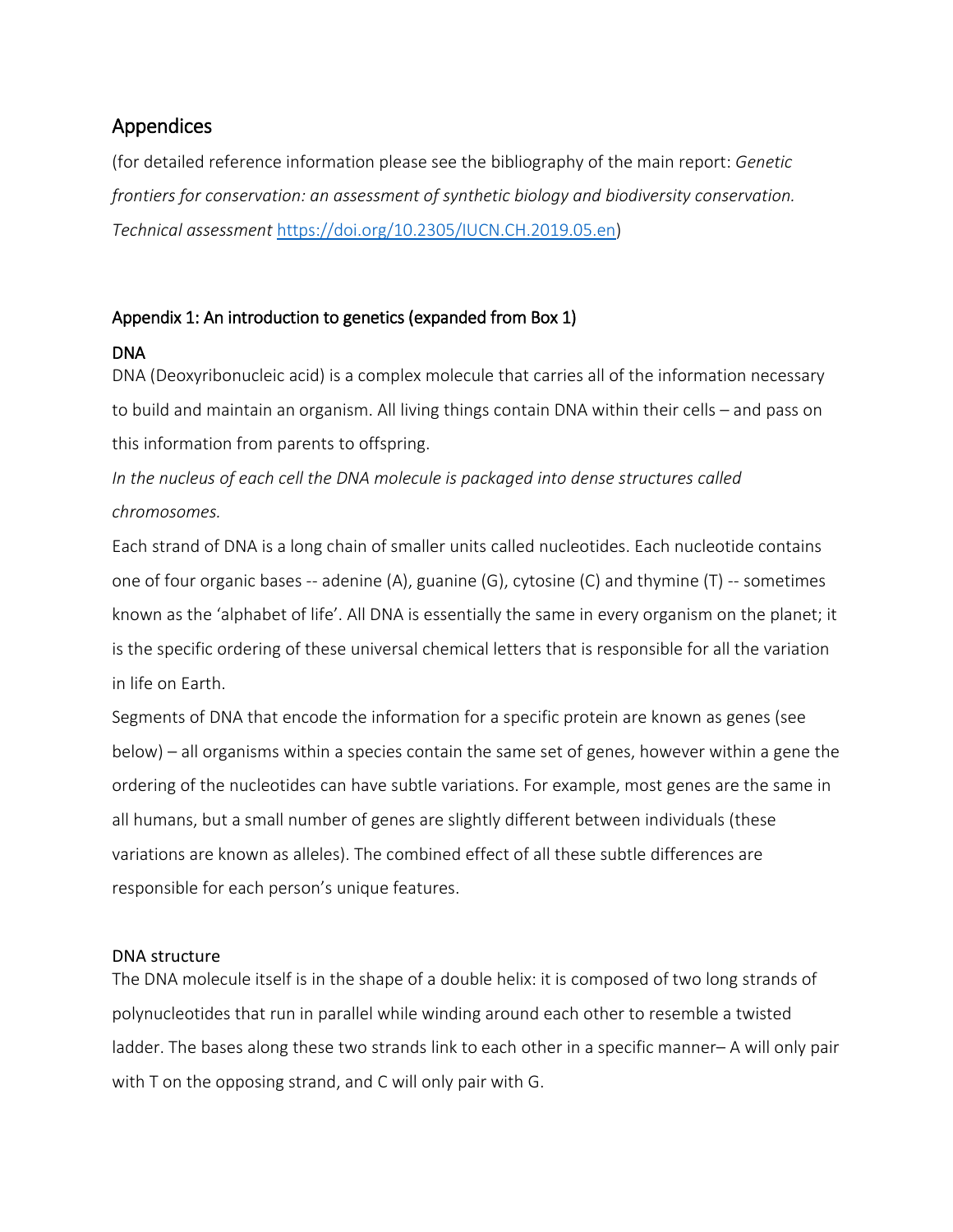The double helix accounts for two of the most important features of DNA:

- 1) Information storage The double helix holds DNA in its linear structure  $-$  allowing the storage of information via the nucleotide ordering.
- 2) Heredity The double helix allows DNA to copied and the information it contains to be passed on – when cells divide, and when eggs and sperm are produced. Each strand of DNA is a perfect complement of the other – so that a DNA double helix can be separated into two single strands and two perfect replicas of the original molecule can be formed from the original.

DNA can be thought of as the chemical basis of heredity – the stored information in its sequence can be passed on to descendant molecules as the two halves separate. DNA is passed on this way as cells replicate and divide, ultimately being passed on from one generation to the next.

#### gene expression

A gene can be basically defined as a section of DNA that codes for a single protein. The order of the nucleotides within a gene direct the synthesis of protein – its composition, when, where, and how much protein is made. This process of directing protein synthesis is known as gene expression.

*Given the vital importance of genes is making all of the proteins that enable an organism to function they make up a surprisingly small proportion of the total genome. The human genome is made up of approximately 21,000 protein-coding genes – but this accounts for less than 2% of the nucleotides in the total genome.*

Proteins are strings of organic molecules called amino acids – the sequence of these amino acids (encoded by the DNA nucleotide sequence), determines the three-dimensional structure of the protein, which in turn dictates its function.

These molecules form the basis of living tissues and play central roles in all biological processes. Each different protein has a specific role, from antibodies to enzymes and structural proteins to hormones.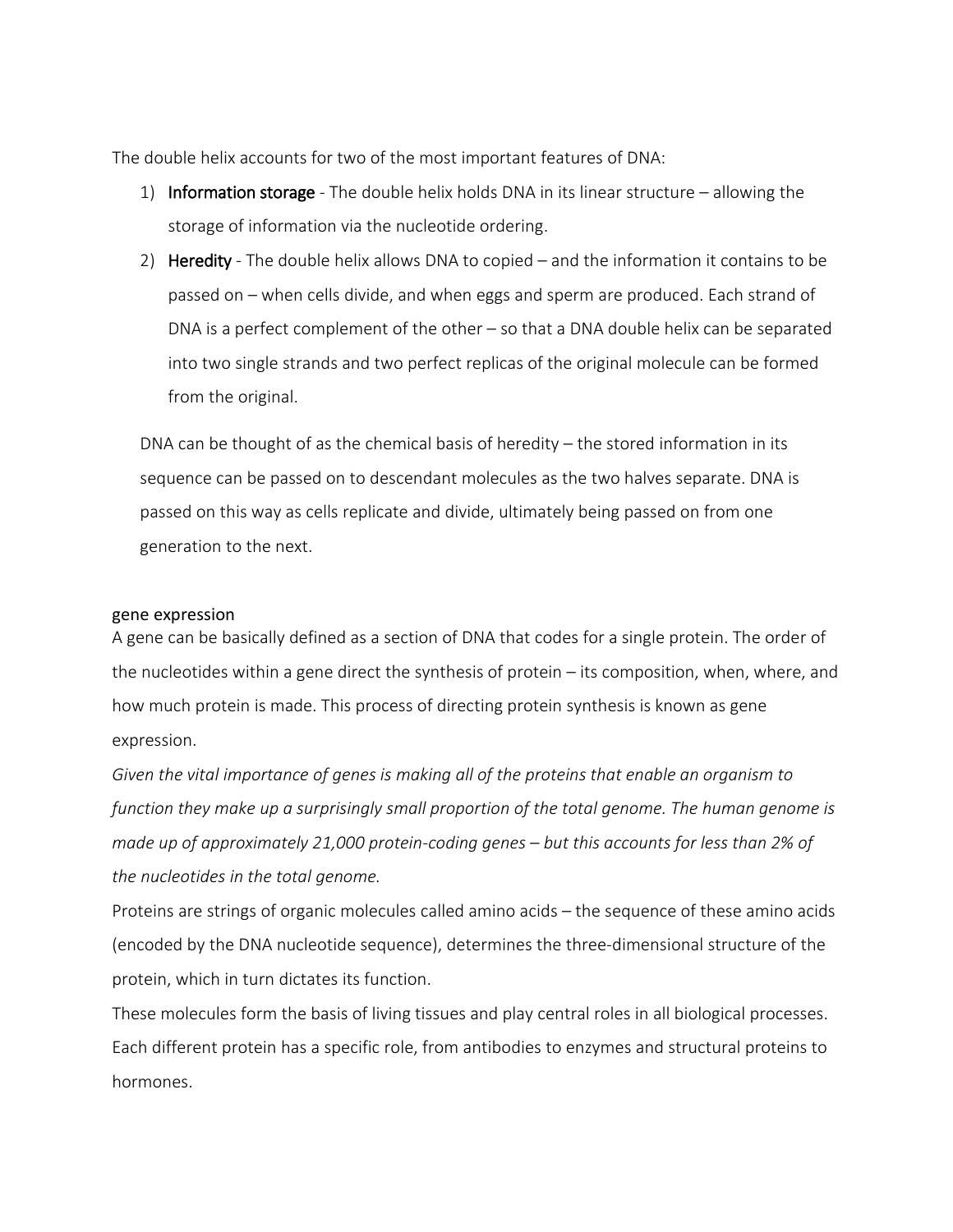#### anatomy of a gene

An individual gene can be described in terms of multiple different structural components – different components have different roles in the control of gene expression:

#### Regulatory sequences

Enhancers- Regions of DNA upstream of the gene (often many kilobases away) which bind activator molecules which increase the rate of transcription for a gene

Promoters - A region of DNA a few hundred nucleotides upstream of the gene – it does not form part of the mRNA but determines when the mRNA is made, in which tissues it is made, and how much of it is made.

Start site - the triplet sequence (usually AUG) which signals the point along the mRNA at which a ribosome will start translating its sequence into protein.

UTR - These are sections of mRNA that immediately precede and follow the section which will be translated into protein. They provide another level of control for gene expression – called posttranscriptional regulation, as these can affect how quickly or efficiently the mRNA is translated into protein, how stable the mRNA is and how it is transported.

### Coding regions

Coding regions or Exons determine the amino acid sequence of the protein product. This will determine the structure and function of the proteins

### Non-coding regions

Non-coding regions or Introns are portions of the gene that do not code for the amino acid sequence. These sections are transcribed into the initial mRNA – but removed before translation occurs.

### Alternative splicing

Why have sections of non-coding DNA in the middle of an mRNA sequence? We do not why this occurs in many genes, however there are some genes which can undergo alternative splicing.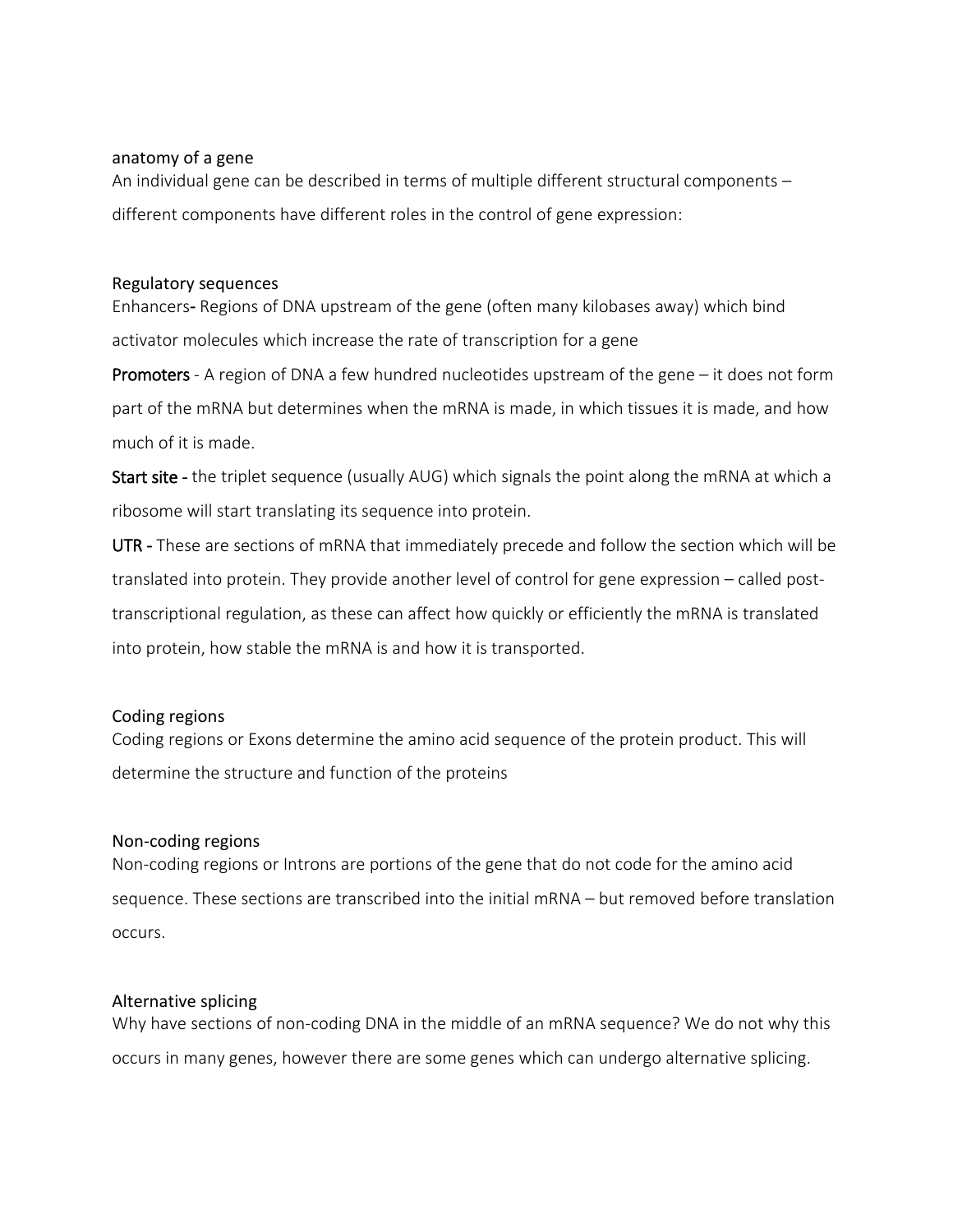Alternative splicing is where more than one final protein can be produced from a single gene. By alternatively treating segments as exons in one version of mRNA but introns in another it can be possible to produce two different proteins from the same gene.

An example is the *Drosophila melanogaster* gene *dsx,* a gene involved in sex determination. This gene contains 6 exons. In males exon 4 is treated as an intron, while in females exons 5 and 6 are treated as introns while exon 4 is included. This allows the same gene to produce a different protein in males to females and is important in regulating the proper formation of the sexes.

#### DNA sequencing

DNA sequencing is the process of determining or reading the precise order of nucleotides within a DNA molecule. The rapid advent of technological developments in this field has opened many avenues of research and novel applications, the most well-known are summarized below:

**PCR detection** – If the specific nucleotide sequence of a target is known then short artificially synthesized nucleotides known as primers can be used to detect presence/absence of genes or alleles.

De novo genome assembly – creating full length reads of a novel genome from scratch.

Genome resequencing – Cataloguing genetic variation within a species. Using a pre-developed genome assembly against which variants (mutations and alleles) can be compared.

RNA sequencing – Allows the quantification of gene expression. Essentially molecular level counting of RNA molecules, this allows the precise measurement of when, where and how much a gene is being expressed by comparing different tissue samples.

Metagenome sequencing – Usually referred to in the context of sampling bacterial communities. Sequencing of DNA taken from environmental samples can quantify the abundance and variety of different species present.

#### DNA/gene editing

DNA changes may be engineered through a large number of different techniques, mutations may affect the control elements of a gene or the gene product (protein) itself. These effects can be achieved with a varying degree of precision and control.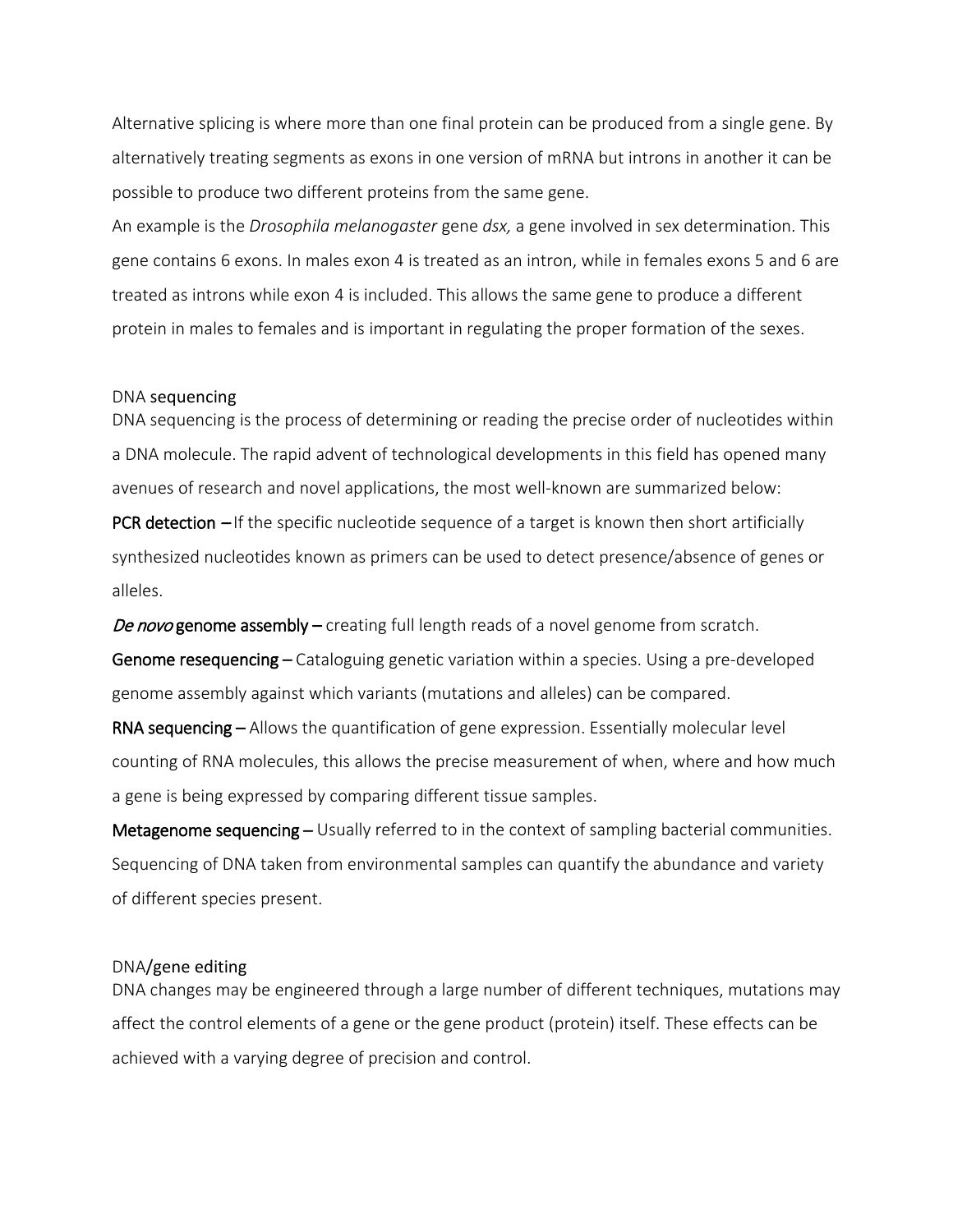Random mutagenesis – many of the oldest techniques rely on methods that produce entirely random mutations. This may be achieved through the use of physical or chemical agents – the resultant mutants are screened and selectively bred for desirable characteristics Site directed mutagenesis – specific and intentional changes to a known DNA sequence is referred to as site-directed mutagenesis. There are numerous methods for achieving this, the development of CRISPR-Cas9 technology rapidly becoming a preferred option for its high efficiency and ease of use. CRISPR-Cas9 genome editing uses the Cas9 protein and a specially designed RNA (guide RNA or gRNA) that directs the protein to cut DNA at a specific nucleotide sequence.

Transgenics – the introduction and expression of new genetic material into a living organism. The universal genetic code of DNA means that transgenic organisms can express genes that originate from different species. Organisms with genes introduced from very closely related species, that might otherwise be produced by breeding are sometimes referred to as Cisgenics. Multiple techniques exist for producing transgenics, including the use of transposable elements for random integration of DNA into the genome, or the use of template-based repair through CRISPR-Cas9 for site-specific integration.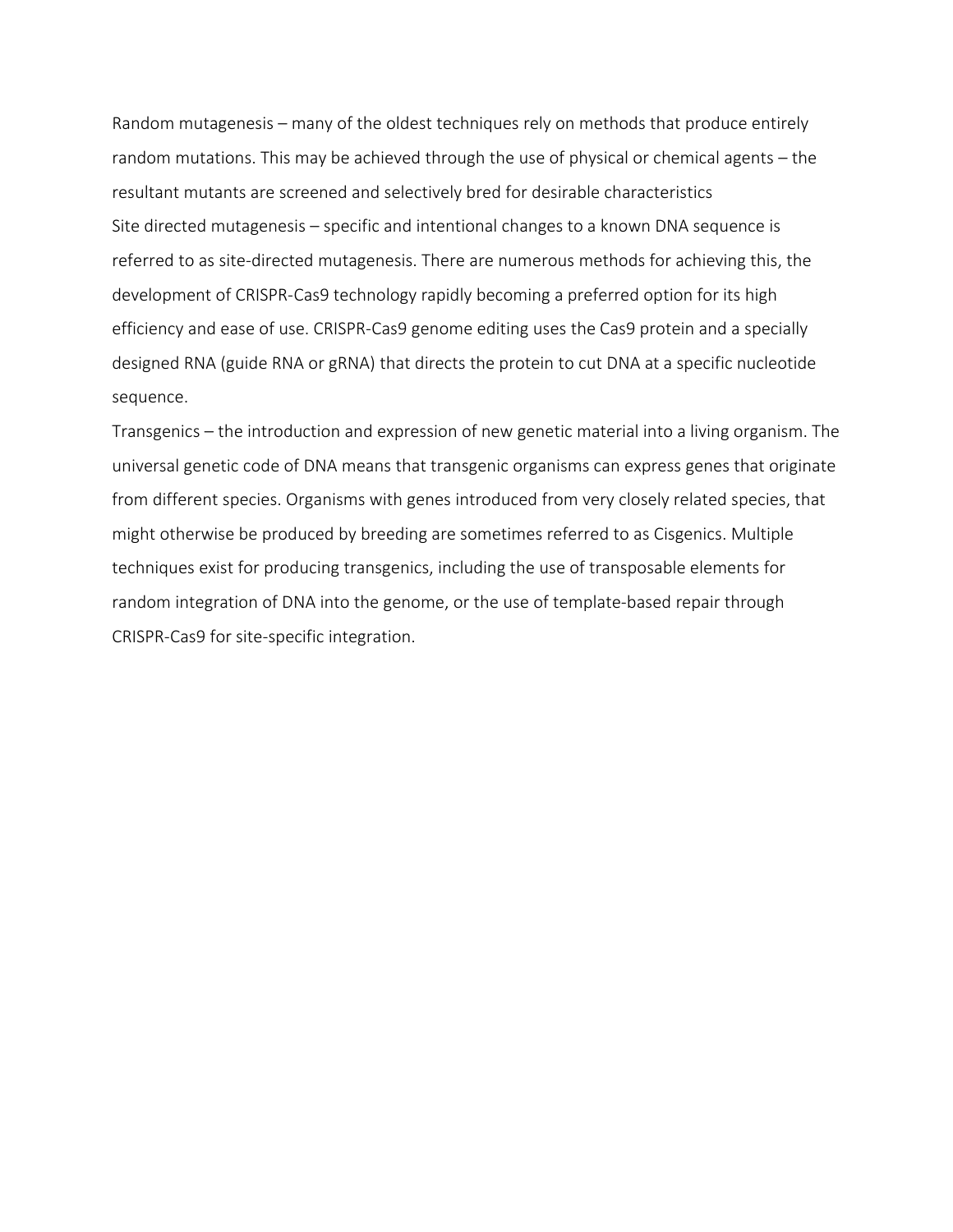#### Appendix 2: Gene drive

Gene drive is a naturally occurring phenomenon in which a genetic element reliably spreads through a population even if it does not help an organism reproduce. Most such elements ("gene drive systems") function by distorting inheritance in their favor (Burt & Trivers, 2009). Gene drive is ubiquitous in nature, with active or broken elements found in virtually every species. Such sequences collectively comprise over half the total DNA in the human genome. Gene drive elements spread from parents to offspring over many generations ("vertical transmission"), which results in slow spread relative to "horizontal transmission" (as generally employed by infectious agents such as viruses), but can lead to substantive increases in frequency in just a few generations. For example, the *P* element transposon was absent from all wild-caught *Drosophila melanogaster* fruit flies in 1950, but was present in every wild population worldwide by 2000.

Scientists have long sought to use gene drive to engineer wild populations of insect disease vectors, starting with experiments in tsetse flies in the 1940s (Vanderplank, 1944). In the 1990s, an Australian-led project began field trials in several countries with a *Wolbachia*-based gene drive for mosquitoes, aiming to impede transmission of dengue virus. *Wolbachia* is a naturally occurring intracellular bacterium that is maternally inherited and blocks transmission of other pathogens; it qualifies as a gene drive element because it distorts inheritance in its favor: infected males are sterile if mating uninfected females, but fertile with infected females, thus giving infected females a reproductive advantage. *Wolbachia* is naturally present in many insect species, though not in the mosquito species that transmits dengue virus, *Aedes aegypti*. A specific strain of *Wolbachia*, isolated from *Drosophila melanogaster*, has now been shown to reduce the ability of infected *Aedes aegypti* to transmit the virus (Moreira et al., 2009; Souta-Maior et al., 2018; Carrington et al., 2018).

Scientists have also long sought to engineer gene drive elements from scratch (Curtis 1968; Burt 2003), using components or principles from natural gene drive systems to create artificial equivalents (Alphey, 2014 ARE; Burt & Crisanti, 2018). Proofs-of-principle have been established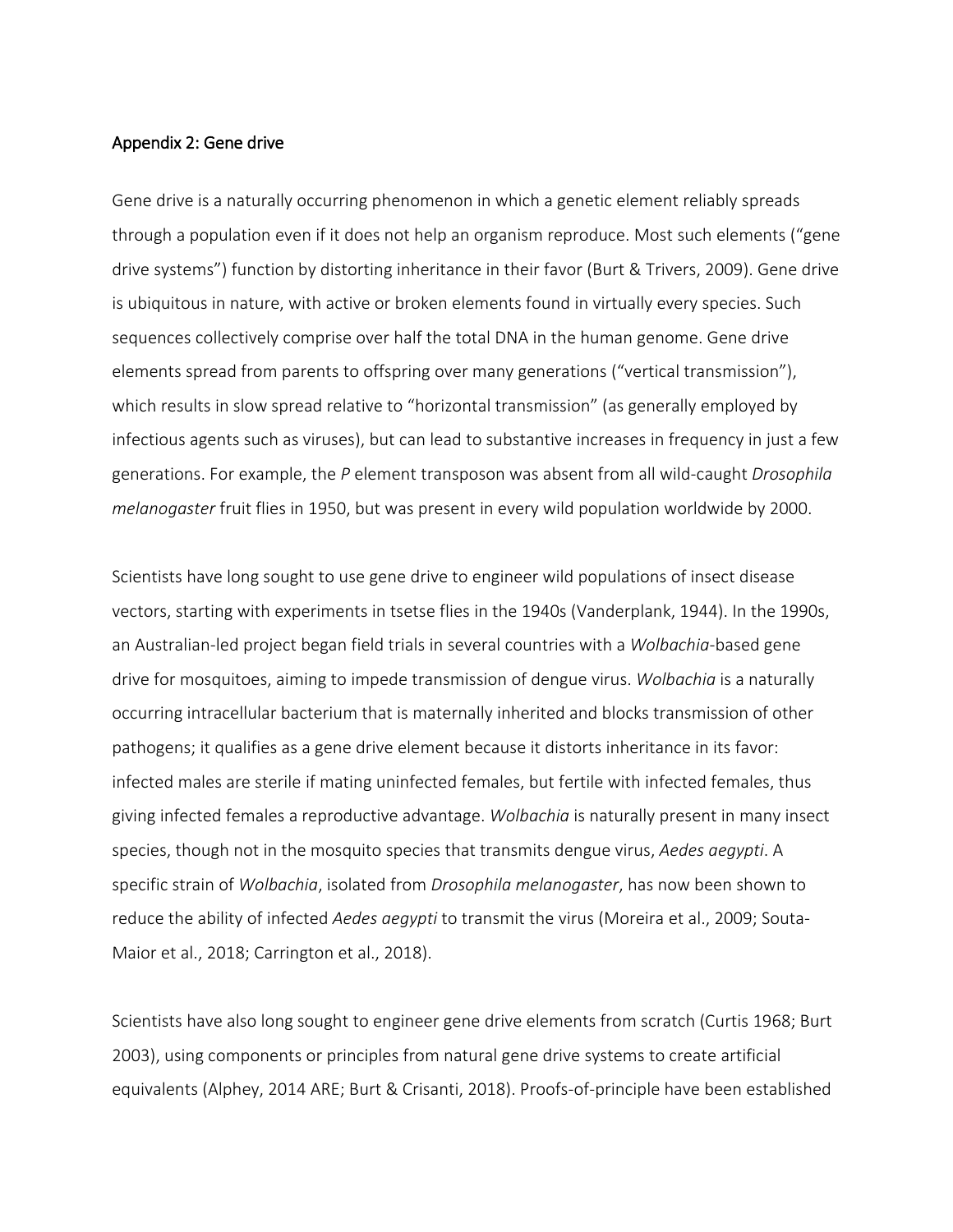in *Drosophila* for several designs (Chen et al., 2007 *Science*; Reeves et al., 2014 *PLoS ONE*; Buchman et al., 2018 *ACS Syn Bio*; Gantz & Bier, 2015 *Science*; Chan et al., 2011 *Genetics*), of which the highest-profile and perhaps most rapidly advancing are those employing CRISPR nucleases (Esvelt et al., 2014). The best-known such project is Target Malaria, an effort launched in 2005 that seeks to contribute to eradication of the disease by targeting and reducing populations of three closely-related African malaria vector mosquitoes in order to break the parasite transmission cycle (Burt 2003; Target Malaria 2018). This project originally used homing endonuclease genes, but progress accelerated in 2014 with the emergence of the more versatile CRISPR nuclease system (Esvelt et al., 2014). Within little more than a year of the initial description of this new system, functional proof-of-principle was established in yeast, fruit flies, and two species of mosquito (DiCarlo et al., 2015; Gantz & Bier, 2015; Gantz et al., 2015; Hammond et al., 2016). This rapid progress has stimulated considerable discussion concerning CRISPR-based drives.

Some natural gene drive elements distort the sex ratio as they spread, which can impair the fitness of a population. In 2003 researchers speculated that 'homing endonuclease' gene drive systems might be used to suppress populations by distorting the sex ratio or by ensuring that organisms inheriting a copy of the drive from each parent are nonviable, sterile or have reduced fertility; these ideas are now being developed in several projects including Target Malaria, now primarily using CRISPR-based designs (Hammond et al., 2016; Galizi et al. 2014). Models have predicted that this approach can cause populations to crash, even leading to extirpation (local extinction) in some areas. Popular media coverage suggests that suppression drives could result in global extinction (need citation here). However, research has not supported this contention; models suggest that suppression drives will not result in extinction unless assisted by continued human monitoring and intervention (Eckhoff et al., 2017).

Gene drive might also be used to spread an unrelated trait through a target population or species, for example by physically encoding that trait on DNA attached to the gene drive so that the two spread together. This has also been termed "population replacement". Potential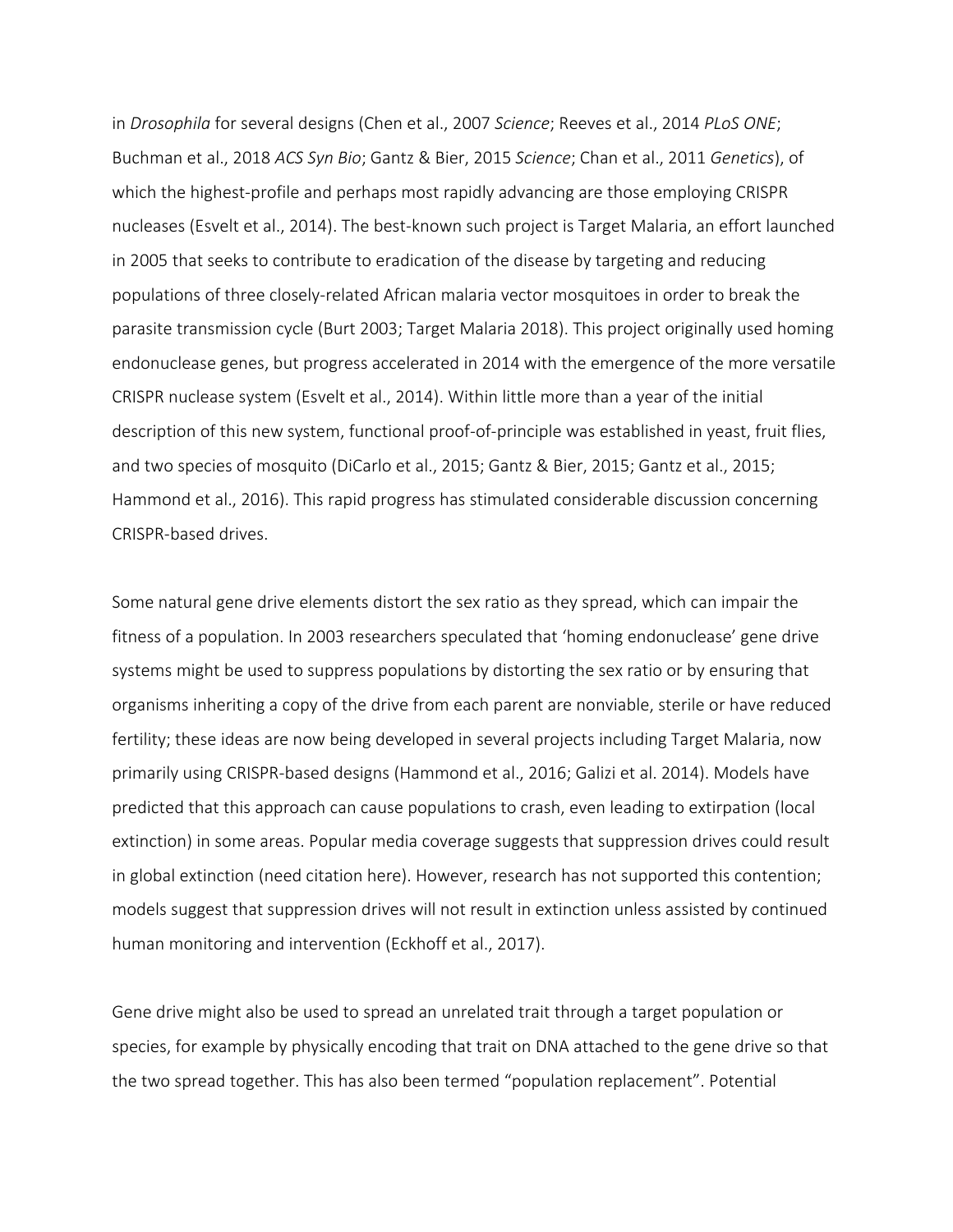applications include spreading a trait through a mosquito population that makes it less able to transmit a particular pathogen (Gantz et al., 2015). The *Wolbachia*-based gene drive discussed above is a population alteration drive. In contrast to a suppression drive, the target population or species would not be substantially reduced in number, but rather altered in one or more phenotypic characteristics.

The first implementation of CRISPR-based gene drive in yeast demonstrated that a second gene drive can overwrite and replace an earlier one, restoring a disrupted gene and trait, though leaving behind engineered sequences (Di Carlo et al., 2015 *Nat Biotechnol*). In principle, overwriting provides a means to prevent substantial unwanted impacts on the traits of populations (and even ecosystems) as long as monitoring swiftly detects problematic gene drive elements (Esvelt et al., 2014)<sup>9</sup>. Because CRISPR is not naturally found in sexually reproducing eukaryotes, sequencing should reliably detect any gene drive present in the genome of such an organism, since this will be recognisably foreign DNA not normally present in that species. Active funding programs seek to develop efficient ways of detecting these signatures from environmental sequencing data (FELIX, 2018).

CRISPR-based gene drive elements that cut only a single sequence are expected to be limited in their ability to achieve high frequency within a target population due to "resistant alleles." These are variant sequences at that site, either pre-existing or generated by cutting and repair, that are no longer recognised by the CRISPR nuclease - that cannot be cut and replaced, preventing it from affecting every organism within a population and precluding any form of population suppression. However, models predict that using CRISPR to cut multiple sequences within genes important for fitness should overcome pre-existing or drive-generated alleles that could otherwise block cutting (Noble et al., 2017; Marshall, 2017; Prowse et al., 2017). Experiments in fruit flies using two (Champer, 2017) and four (Oberhofer, 2018) guide RNAs support these studies, but are not yet conclusive.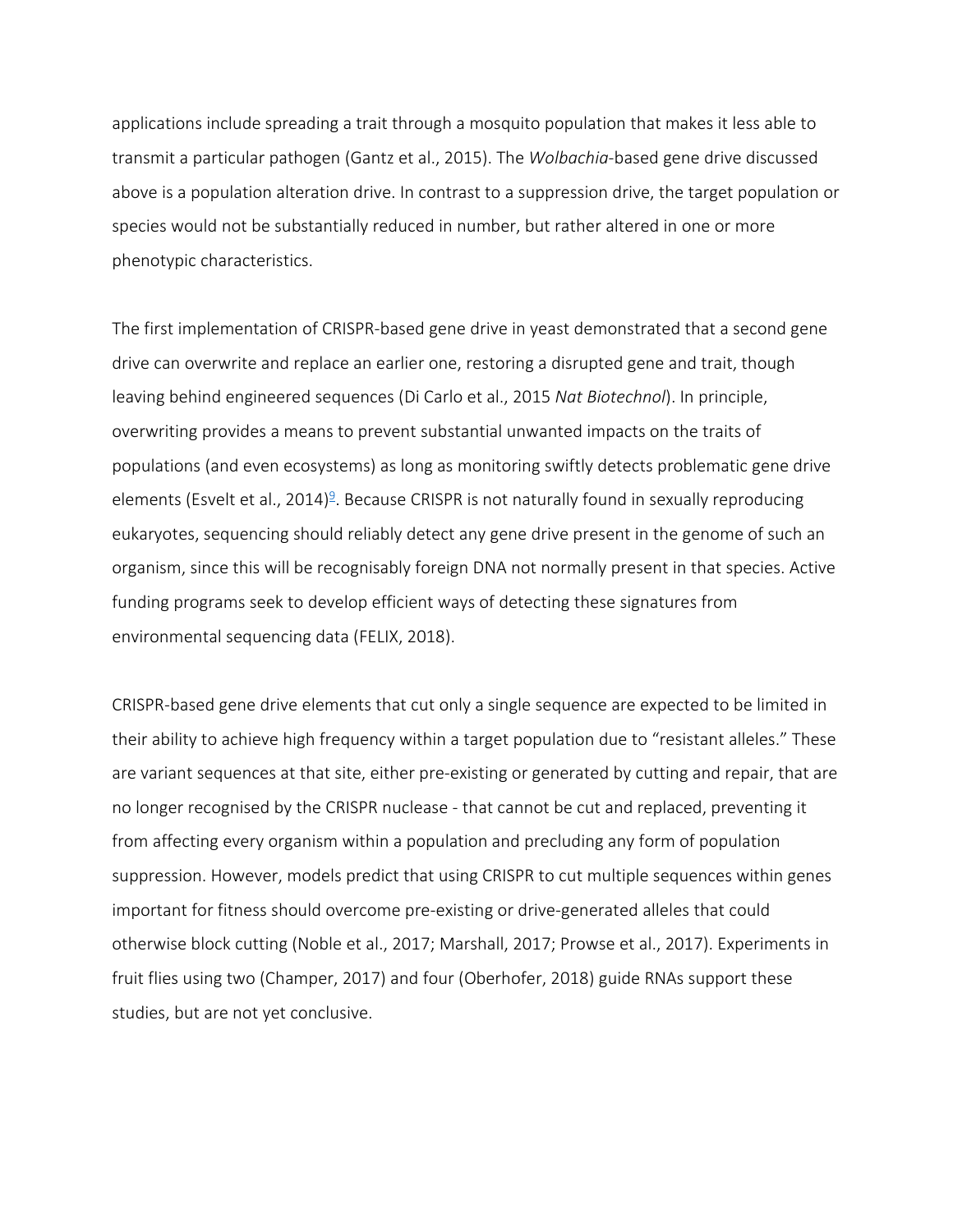Models predict that although resistance and inbreeding can block self-propagating gene drive systems from spreading to every member of a population, they do little to prevent spread from one population to another (Noble et al., 2018). For some gene drive systems, introducing comparatively few organisms into a new population is predicted to typically suffice for invasion (Marshall, 2009), in which case eventually all populations connected by even low levels of gene flow are likely to be impacted (Noble 2018). This efficiency is a major advantage when the goal is to affect most populations of the target species, but such invasiveness makes restricting spread difficult, even from limited field trials. Importantly, while 'standard' CRISPR gene drive systems are predicted to be invasive, several other 'local drive' designs are not, including thresholddependent, precision and self-exhausting drives (Esvelt & Gemmell, 2017). Scientists have also developed frequency-dependent gene drive systems that only spread above a certain frequency in the population, typically 20-50% (Akbari et al., 2013; Buchman et al., 2018). However, these cannot readily be used for population suppression.

Targeting sequences unique to a specific population with a CRISPR-based suppression drive should substantially confine effects to that population, assuming the drive system is unable to escape. Efforts to sequence invasive mouse populations to identify suitable sequences and build precision drives are underway. If suitable natural variants do not exist, threshold drives might be used to introduce them (Esvelt et al., 2014).

Gene drive systems that lose components each generation will eventually run out of genetic fuel and cease to spread. 'Daisy drive' systems -- in which the CRISPR components are split up and scattered throughout the genome so that none of them can be copied on its own -- are a CRISPRbased example, but have not yet been demonstrated in the laboratory (Noble et al., 2016; Min et al., 2017; Min et al., 2017). Conservation-relevant organisms in which they are under development include the invasive house mouse *Mus musculus* and the mosquito *Culex quinquefasciatus*, a vector of avian malaria.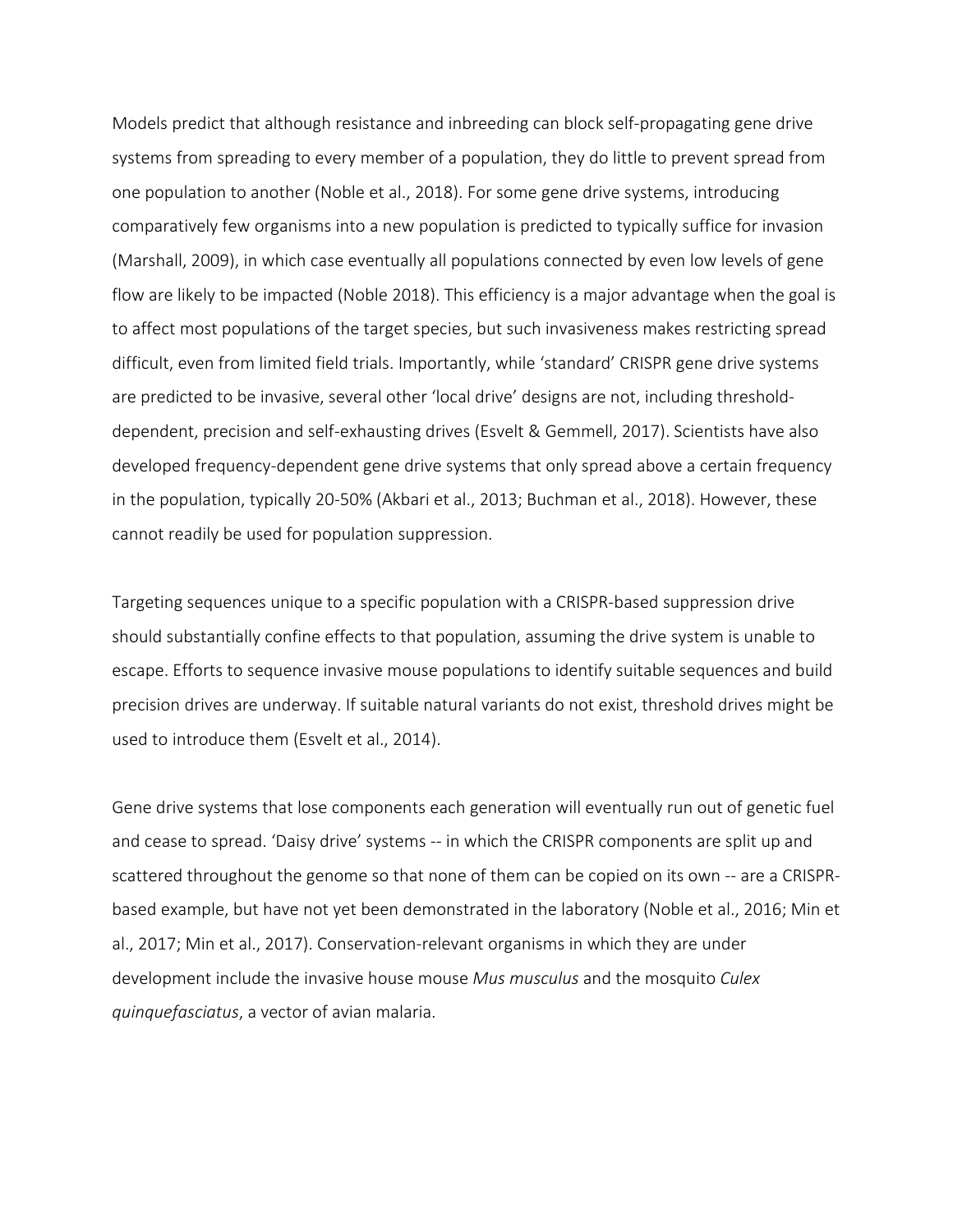In terms of biodiversity conservation, gene drive systems may provide a tool for manipulating otherwise hard-to-reach wild populations. Development and funding has largely focused on mosquitoes transmitting human pathogens, but this may be leveraged for conservation purposes (Sections 4.X, 5.X). At the time of writing, all known research efforts focused on conservation applications seek to develop drive systems with inherently localized effects (Esvelt & Gemmell, 2017).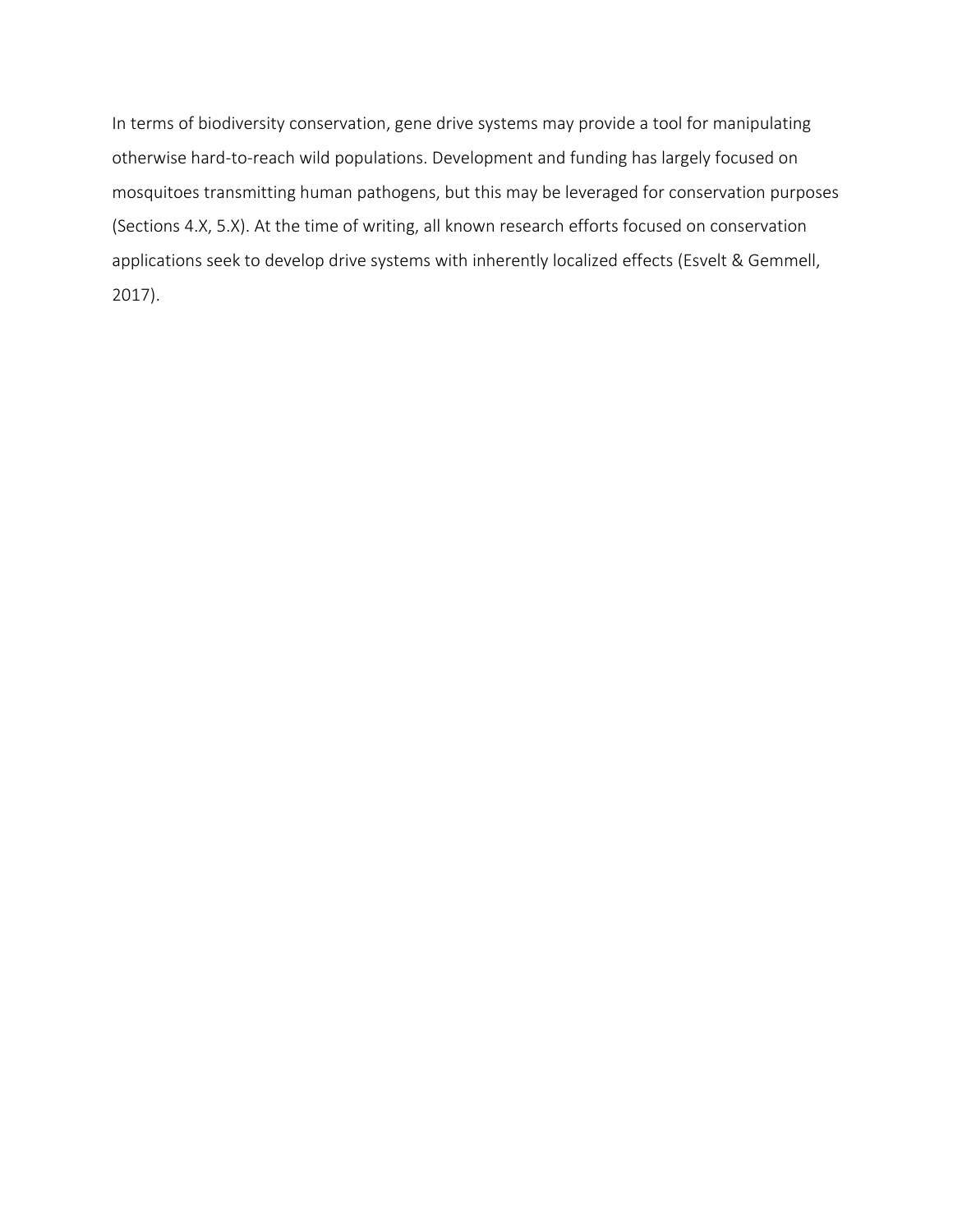## Appendix 3: Expanded discussion of technical points made in Chapter 5.

## Potential synthetic biology applications for Invasive Alien Species

The constraints of current Invasive Alien Species (IAS) management tools and approaches are causing scientists and managers to seek additional tools that are more targeted and speciesspecific, economical, self-sustaining and with lower animal welfare impacts; however no widelyapplicable alternative solutions have yet been identified (e.g. Campbell et al. 2015).

One approach that has been successfully applied for non-conservation purposes is the Sterile Insect Technique (SIT) for the eradication of invertebrate vectors of diseases of concern to human health and domestic animals such as the screwworm fly (Dyck et al., 2005). This involves the repeated release of large numbers of males that have been sterilized by irradiation. However, such an approach would not be easily transferable to other IAS due to issues of sterilization approach, releases themselves causing undesired impacts, and the cost of maintaining long-term rearing programmes of sufficient magnitude (Vreysen et al., 2007). Research into a novel spin on the SIT, the 'Trojan Female Technique' (TFT), has identified that naturally occurring male-sterility causing alleles in the mitochondrial DNA can theoretically provide persistent population regulation (Gemmell et al., 2013). However subsequent laboratory development has encountered issues such as mito-nuclear interactions and compensatory breeding effects that greatly reduce population impact (Wolff et al., 2017).

Synthetic biology offers the potential of new tools for suppressing and eradicating IAS that are more targeted and species-specific, economical, self-sustaining and with lower animal welfare impacts than traditional management tools such as traps and toxins (Harvey-Samuel et al. 2017, Ricciardi et al. 2017). Several approaches are currently under consideration (Redford et al. 2014, Piaggio et al. 2017), which for risk and benefit assessment are categorized here as "gene-drive" and "non-gene-drive" approaches. "Non-gene-drive" approaches are those where the subsequent spread of any synthetic biology component across pest species generations after an introduction for management purposes is through non-manipulated inheritance (i.e. in general 50/50 Mendelian inheritance for sexual species; Ridley, 2003). "Gene-drive" approaches are those where the subsequent spread of the synthetic biology component across pest species generations after an introduction for management purposes is through synthetically biased inheritance in favour of particular genes or alleles ('cargo genes'; Burt, 2003).

There are several actual and proposed non-gene-drive synthetic biology approaches to IAS. 'Release of Insects carrying Dominant Lethals' (RIDL), for example, is an advanced version of the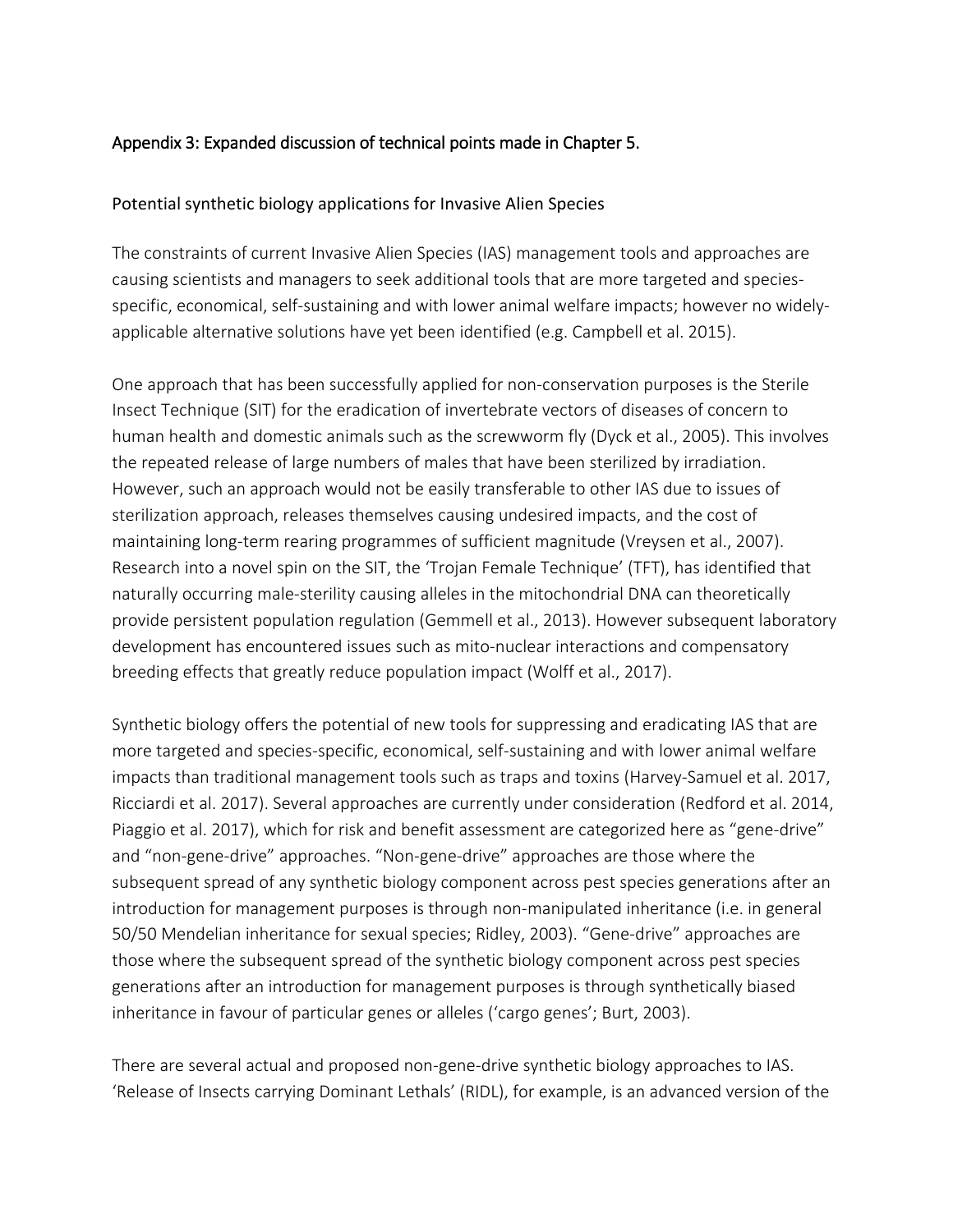SIT, involving genetically engineered males and female insects from which all offspring die even when mating with wild individuals (Black et al. 2011). It has been used for non-conservation purposes in the Grand Cayman Islands, Panama, and Brazil to control mosquitoes (Carvalho et al. 2015) and is being developed for use in diamondback moth, medfly and olive fly (Harvey-Samuel et al. 2015). For similar reasons to the SIT, it is less likely to be applicable to vertebrate pests (Moro et al. 2018).

A second approach is to use genetic editing to cause sex ratio biases in offspring, theoretically leading to population collapse. One such approach in mosquitoes, 'X-shredder', which causes a male bias in offspring through the destruction of X chromosome bearing sperm, has been demonstrated in the laboratory (Galizi et al., 2014, 2016). Another 'daughterless' approach has been developed for application against invasive fish, but is yet to be applied in the field (Thresher 2005, 2007), and similar has been proposed for control of cane toad, bighead carp and sea lampreys (Harvey-Samuel et al., 2017).

A third example is the 'Incompatible Insect Technique' which uses the effects of symbiotic bacteria in insects called Wolbachia whereby cytoplasmic incompatibility at fertilization can be used to control natural populations of insect pests in a way analogous to the SIT (Zabalou et al., 2009); it can also be used in combination with the SIT (Zhang et al. 2015). This approach is currently being applied for the control of agricultural insect pests (Nikolouli, 2018) and vectors of human disease (Flores & O'Neill, 2018) and is in development for the purpose of controlling avian-malaria vectoring mosquitoes in Hawai'i (Box 2).

The application of synthetic biology to produce fertility vaccines for agricultural pests may also have utility for conservation (e.g., the past attempt to develop 'bacterial ghosts' expressing host fertility proteins to trigger auto-immune reductions in fertility; Walcher et al., 2008). Such vaccination approaches would have benefits of 'tactical controllability', but they are generally too logistically difficult and too costly to apply to large wild populations (Kirkpatrick et al., 2011).

Genetic alterations have in the past and are still being considered to improve the efficacy of traditional biocontrol approaches for application to invasive alien species (e.g. Hoddle et al., 2015). Past attempts to develop for application to mammals such as transgenic parasitic nematodes to reduce brushtail possum fertility and transgenic viral agents to do similar for mice have proven unsuccessful (Cowan, 1996; Hardy, 2007). Notably, this approach raises undue risk in the minds of many, due to the non-tactical-controllability of self-disseminating agents of controls and the risk of non-target-population impact (the same concerns as for non-self-limiting gene-drive approaches; see below).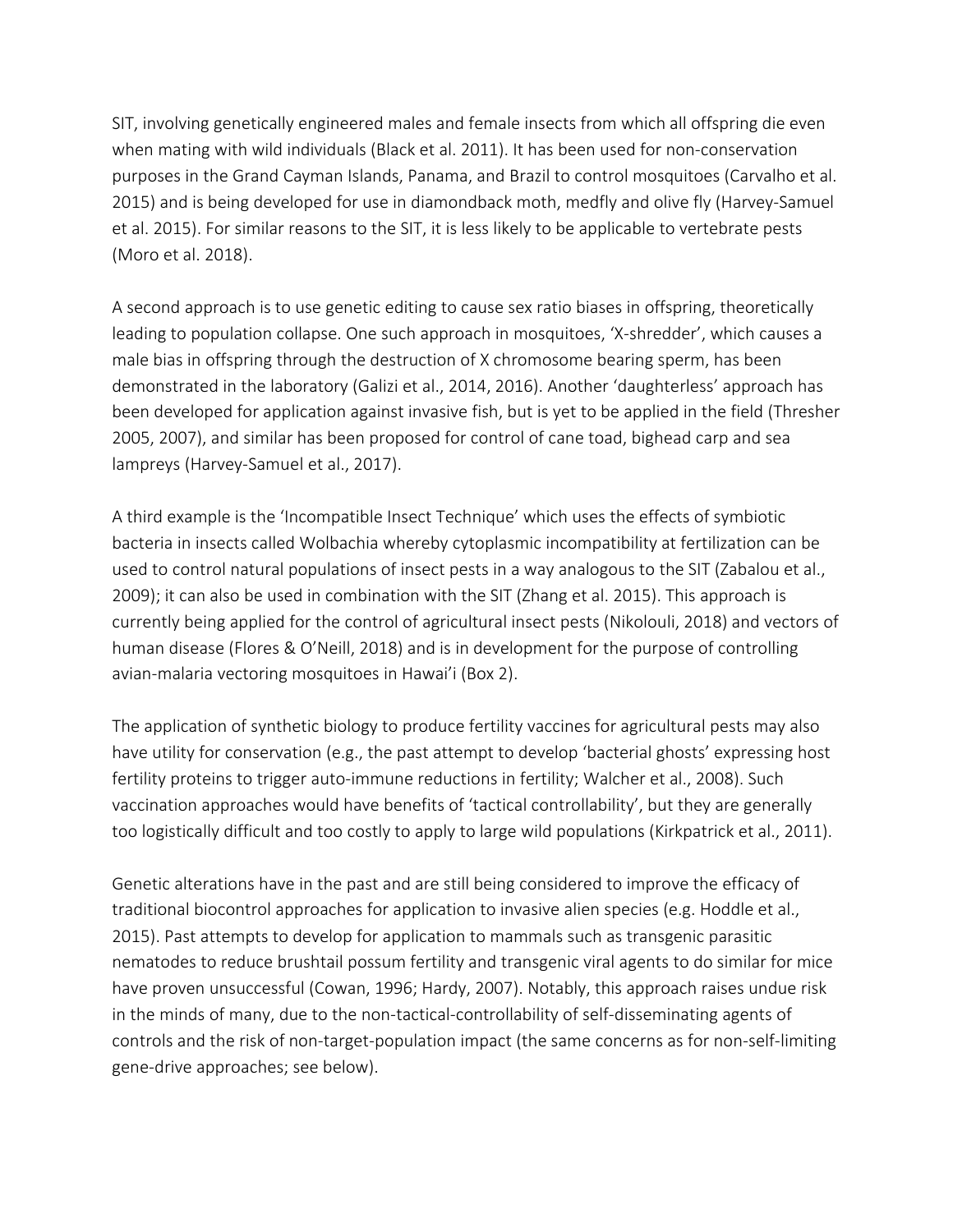A variety of synthetic gene-drive systems have been proposed (Burt, 2014; Sinkins & Gould, 2006), many of which could theoretically cause IAS suppression or eradication, through the spread of gene cargos for example causing sex-ratio bias or reduced fecundity (Champer et al., 2016; Prowse et al. 2017). Alternatively, it has been proposed that such drives could be used to reverse evolved pest resistance to pesticides or create new pest vulnerabilities to otherwise harmless chemicals (Esvelt et al., 2014). Although attention is currently focused on 'homingbased' drives, that increase their frequency through cleaving DNA at specific genomic locations and then being copied into the cleavage site through 'homology-directed repair', there are other mechanism such as 'Maternal Effect Dominant Embryonic Arrest' ('Medea'; e.g. Buchman et al., 2018) and 'engineered haploinsufficient underdominance' (e.g. Reeves, 2014), that have been developed to proof-of-concept for invertebrates but with no field application.

Medea systems rely on expression of a toxin–antidote combination. The toxin is inherited by all progeny from a Medea-bearing mother, resulting in suppression of an essential embryonic gene that causes disruption of normal development during embryogenesis. Offspring that inherit Medea receive a tightly linked antidote, consisting of a resistant copy of the targeted essential gene, that allows for restoration of normal development; non-Medea-bearing progeny from Medea-bearing mothers lack this antidote and perish. Due to this biased inheritance, Medea is predicted to rapidly spread itself, and any linked cargo genes, through a target population (Akbari et al., 2014).

Underdominance describes a scenario where a heterozygote is less fit than either parental homozygote, the opposite of the well-known phenomenon of 'hybrid vigour'. Assuming equal fitness of two competing underdominant alleles, an unstable equilibrium is created, with the most common allele tending towards fixation and the other towards extinction. This behaviour has long been recognized as a potential means of spreading genetic traits (Curtis, 1968), including transgenes (Davis et al. 2001), through a pest population. The drive of sex-biasing genes to cause population suppression or eradication is also currently being explored in mice, through linking such genes to a selfish genetic element called the 't-complex' that occurs naturally in mice (Piaggio et al. 2017). However, this approach faces stiff hurdles as such natural elements that can still be found in populations (i.e. they have not gone to fixation) tend to do so because they face barriers to spread (Gemmell & Tompkins 2017).

Homing-based drives are the current choice of exploration for pest management and many other applications requiring self-sustaining strategies that persist or spread, due to their potential relative ease of development using the CRISPR/Cas9 gene-editing toolkit (Jinek et al., 2012; Esvelt, 2014). Such drives for use in manipulating populations, using homing endonuclease genes (HEGs) to cleave DNA at the desired drive site, were first proposed by Burt in 2003 (Burt, 2003);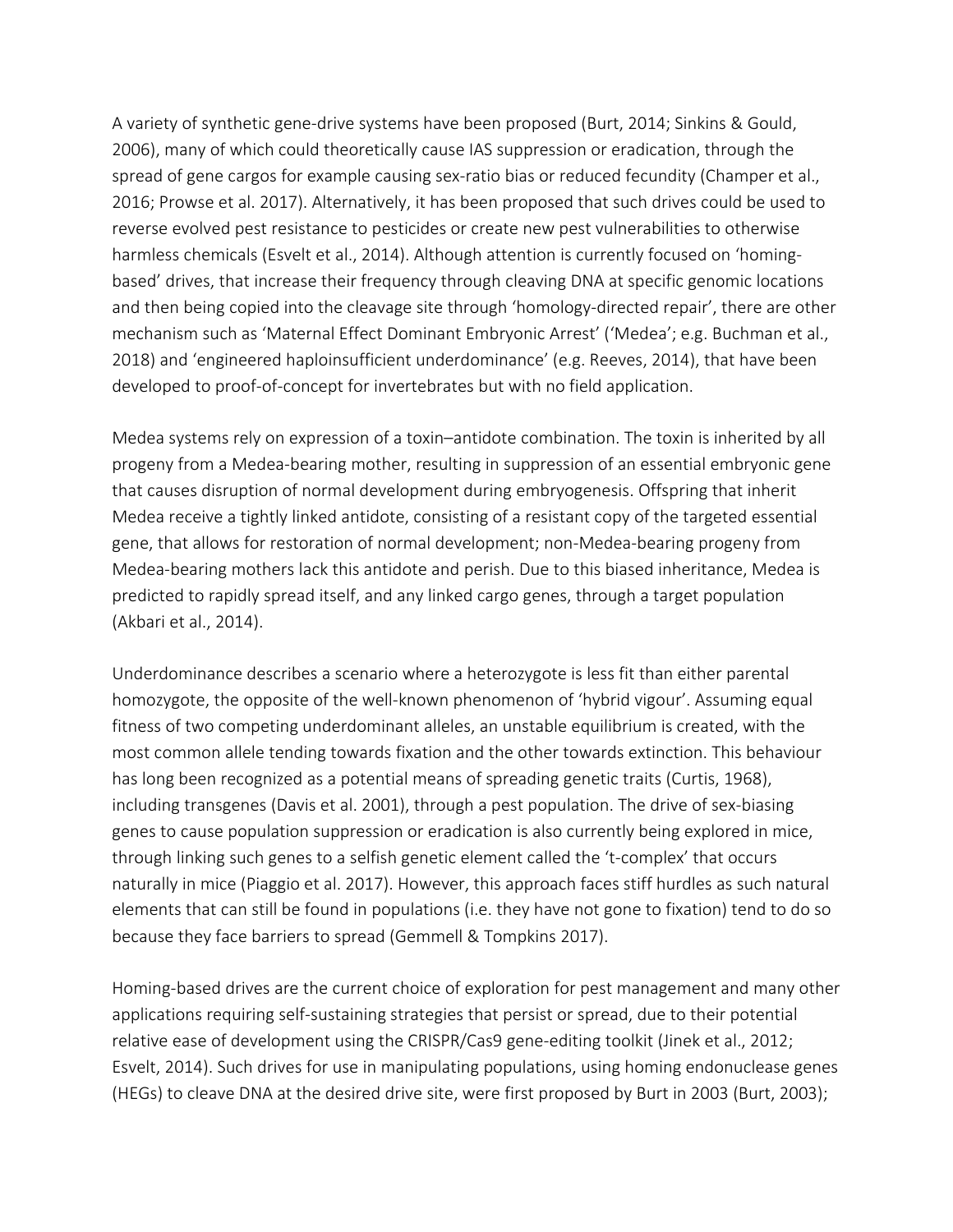the first demonstration of homing-drive systems used HEGs was by Windbichler and colleagues in 2011 (Windbichler et al., 2011). Similar to HEGs, Cas9 genes express an endonuclease which binds to and cleaves specific DNA sequences. However, these target cleavage loci are defined not by the DNA binding affinity of the endonuclease (as in HEGs), which may require laborious and complex protein engineering techniques to respecify, but by complementary single-guide RNAs (sgRNAs). sgRNA coding sequences can be linked to the Cas9 gene allowing the endonuclease and targeting system to home as a single unit. The ease with which sgRNAs may be reengineered (and therefore different genomic sequences targeted) constitutes a major advance in broadening the potential genes and species against which homing-drives may be applied (Esvelt, 2014).

Several lines of technical development have been proposed to make self-disseminating drives self-limiting, such that they can be tactically applied to target pest populations with greatly reduced risk of spread to non-target populations. These include approaches such as 'precision drives', where the drive only functions in the presence of target-population-specific alleles (Esvelt et al., 2014), 'daisy-chain' drives, where a linear series of independent CRISPR–Cas9 elements are configured so that no individual element is autonomous but depends on the element immediately below it in the series for drive (Noble et al., 2016), 'sensitization drives', where a drive for example confers toxicity to a normally benign molecule (Esvelt et al., 2014), or 'frequency threshold' drives, where mechanisms such as genetic underdominance are employed so that spread only occurs above threshold frequencies (Marshal & Hay, 2012).

It has also been proposed that should a CRISPR/Cas9 homing-drive disperse to a non-target population of the target pest species, 'reversal drives' also built on the CRISPR–Cas9 architecture could be designed with sgRNA sequences directed to disrupt or alter sequences of the earlier wayward gene-drive (Esvelt et al., 2014). To date, 'reversal drives' have been demonstrated to the proof-of-concept stage in yeast culture (DiCarlo et al., 2015) and fruit flies in the laboratory (Wu et al., 2016), and a 'precision' drive has similarly been demonstrated in fruit flies (DiCarlo et al., 2015). Other proposed limitation approaches are currently only theoretical.

### Potential synthetic biology solutions for increasing general species viability

Somatic nuclear cell transfer (cloning) is being discussed for many species as a way of reintroducing extinct genetic variation stored in 'frozen arks' back into extant populations to increase their genetic diversity and thus general species viability (IUCN SSC, 2016). Cloning is currently most advanced for mammals and amphibians; the first ever clones were of northern leopard frogs in the 1950s.This has been done successfully with many mammal species, with more or less safe results for offspring. For mammals, the nucleus of a somatic cell taken from an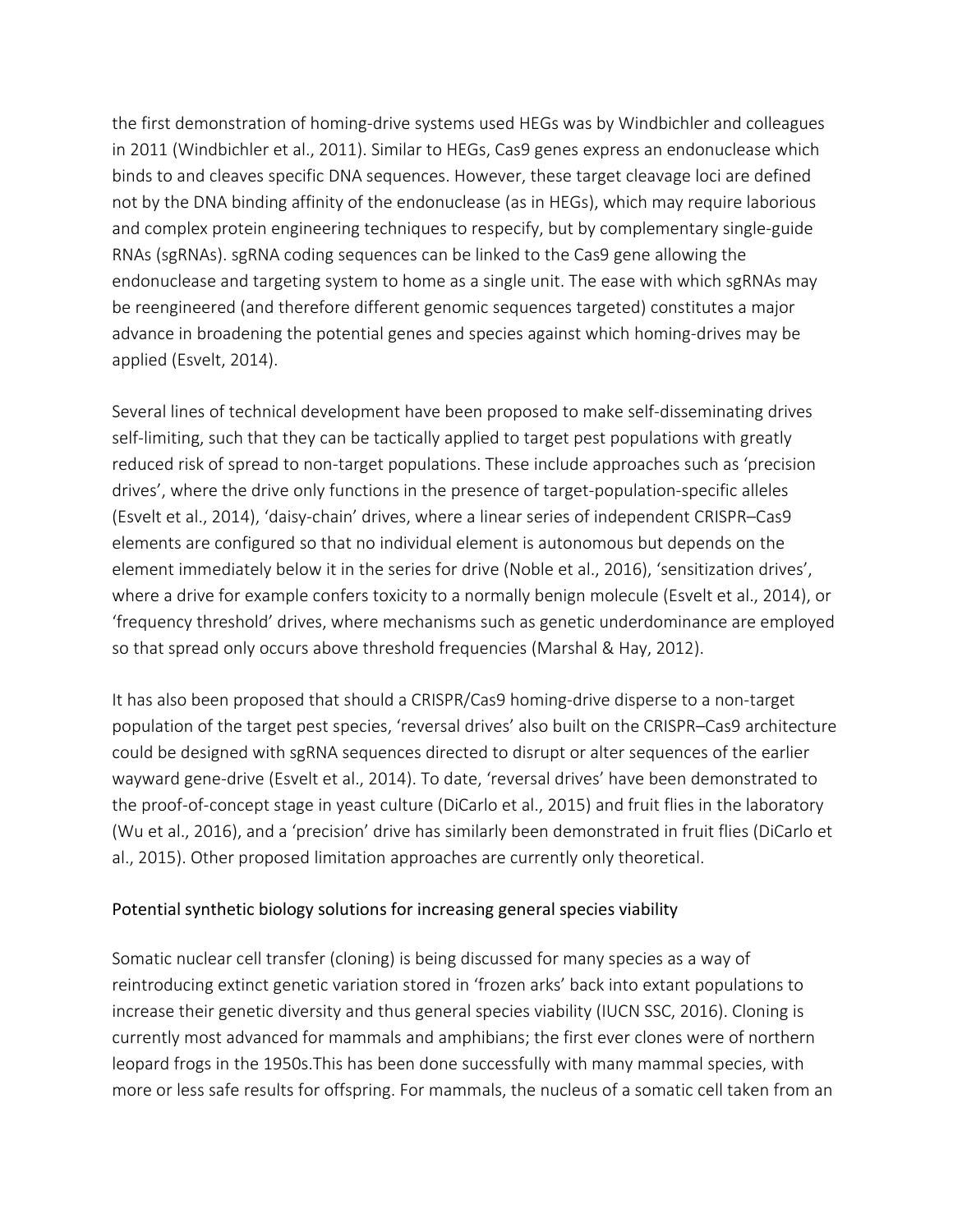individual of an extinct species is removed and inserted into the enucleated egg cell (cell from which the nucleus has been removed) of a suitable surrogate species. The cell is induced to start to divide and the embryo is implanted into the surrogate host to gestate to term. However, cloning is still a relatively inefficient process even in mammals, with many eggs being required to derive viable embryos, and many embryo implantations being required to achieve even partial gestation and few live births.

For birds, somatic cell nuclear transfer currently seems impossible. The problem with cloning birds is that egg cell contains a large quantity of yolk that makes identification of the nucleus extremely difficult, and the female must be killed to obtain a newly ovulated egg because by the time an egg is laid the embryo has already begun to develop on the yolk. Genomic engineering techniques (such as those discussed above) would be needed if cloning is to be conducted for birds. Cloning techniques have been developed for plants and amphibians, but is not yet clear whether reptiles can be cloned. If the cryo-preserved cells are gametes then in vitro fertilisation might be possible, thus avoiding the considerable challenges of somatic cell nuclear transfer, though the use of gestational surrogates would still be necessary for mammals, with the attendant issues around interspecies cloning (IUCN SSC, 2016).

## Potential synthetic biology applications for resilience to specific threats

CRISPR-Cas9 genome editing has accelerated and facilitated synthetic biology: through gene knockouts and allele replacements, researchers have established phenotypes in organisms within a single generation that would take selective breeding or hybridization many generations to achieve. Genome editing is not only faster and more precise than selective breeing, it also bypasses the genetic load problems that that involves, which cannot always unlink deleterious traits from desired traits (Novak et al. 2018). It has been proposed that precise genome editing also provides the potential for facilitated adaptation to benefit whole ecosystems by helping foundation species (i.e. species whose presence and processes disproportionally form the structure of habitats, such as corals and trees; Ellison et al., 2015) adjust to climate change or disease.

Synthetic biology approaches, primarily involving genetic modification, have been proposed to protect many species threatened by disease impact (Redford et al., 2013; Piaggio et al., 2017), such as bats in North America threatened by White-Nose Syndrome (Redford et al., 2013), amphibians and salamanders threatened by chytrid fungus globally, and plague in black-footed ferrets in North America (Box 3).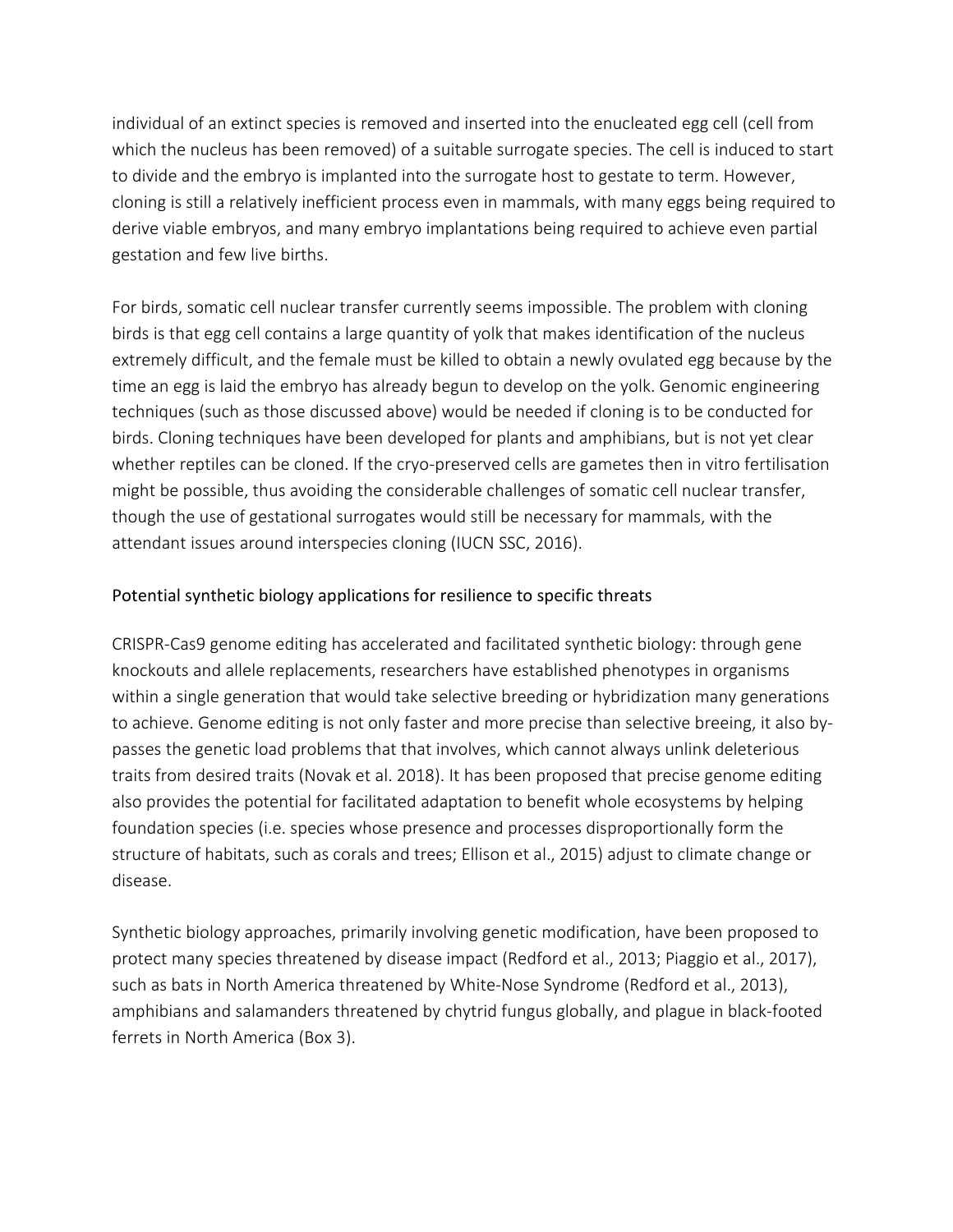Potential approaches for disease management fall into three general categories. The first is the modification of disease vectors to reduce their vector competence for disease through the introduction of novel genes (transgenesis) e.g., to block disease transmission (Alphey et al., 2002). Although such an approach has yet to be seriously considered for conservation benefit, proof of principle has been shown for rodent and chicken malaria (Marshall & Taylor 2009), and application for human malaria control is well advanced with mosquitoes genetically modified to resist the parasite shown to transfer the resistance to offspring when mated with wild mosquitoes in laboratory experiments (Pike et al., 2017). It has also been proposed that rodent vectors of disease could be modified to reduce their potential to vector diseases of concern to humans (e.g., lyme disease in mouse reservoirs), although such application is currently only theoretical.

The second is again the reduction of vector competence, but through gene-knockout (e.g., using the CRISPR/Cas9 gene-editing toolkit) rather than transgenesis. To date this approach has only been demonstrated in the laboratory for human malaria in Anopheles gambiae (Dong et al., 2018).

The third is to use transgenic approaches to introduce novel genes to confer disease resistance to susceptible host species. This approach has been shown to create American chestnut trees that can tolerate blight infections to which they were previously highly susceptible (BOX 4), by inserting a single gene from wheat, oxalate oxidase (although disease tolerance and tree fitness has yet to be assessed in the wild). It has also been suggested for black-footed ferret threatened by plague, introducing resistant alleles from the domestic ferret (for which plague is not fatal) into the genome of the black-footed ferret (Novak et al., 2018).

Finally, the engineering of avirulent strains to confer resistance to disease impacted hosts, or using genetic editing to 'awaken' innate resistance genes in hosts, has also been proposed for white-nose syndrome in bats. Additionally, using CRISPR/Cas9 gene knock-out has been proposed to give elephants resistance to Elephant Endotheliotropic Herpesvirus (EEHV) by stopping the host cells from creating the proteins that the virus uses to infect its host (Lee, 2018). However, outside of the specific technical details noted above, proposed applications of synthetic biology approaches to diseases impacting biodiversity are currently speculative.

For resilience to climate change, attention is currently focusing on using genetic engineering to edit alleles for resilience from other populations or species into the target species (see Box 5). In the case of coral, genetic editing to improve resilience to ocean warming, genetic engineering methods are poorly developed for the coral host animal and its microbial symbionts. In 1998, a *Symbiodinium* A1 strain was transformed at very low efficiencies (ten Lohuis & Miller, 1998).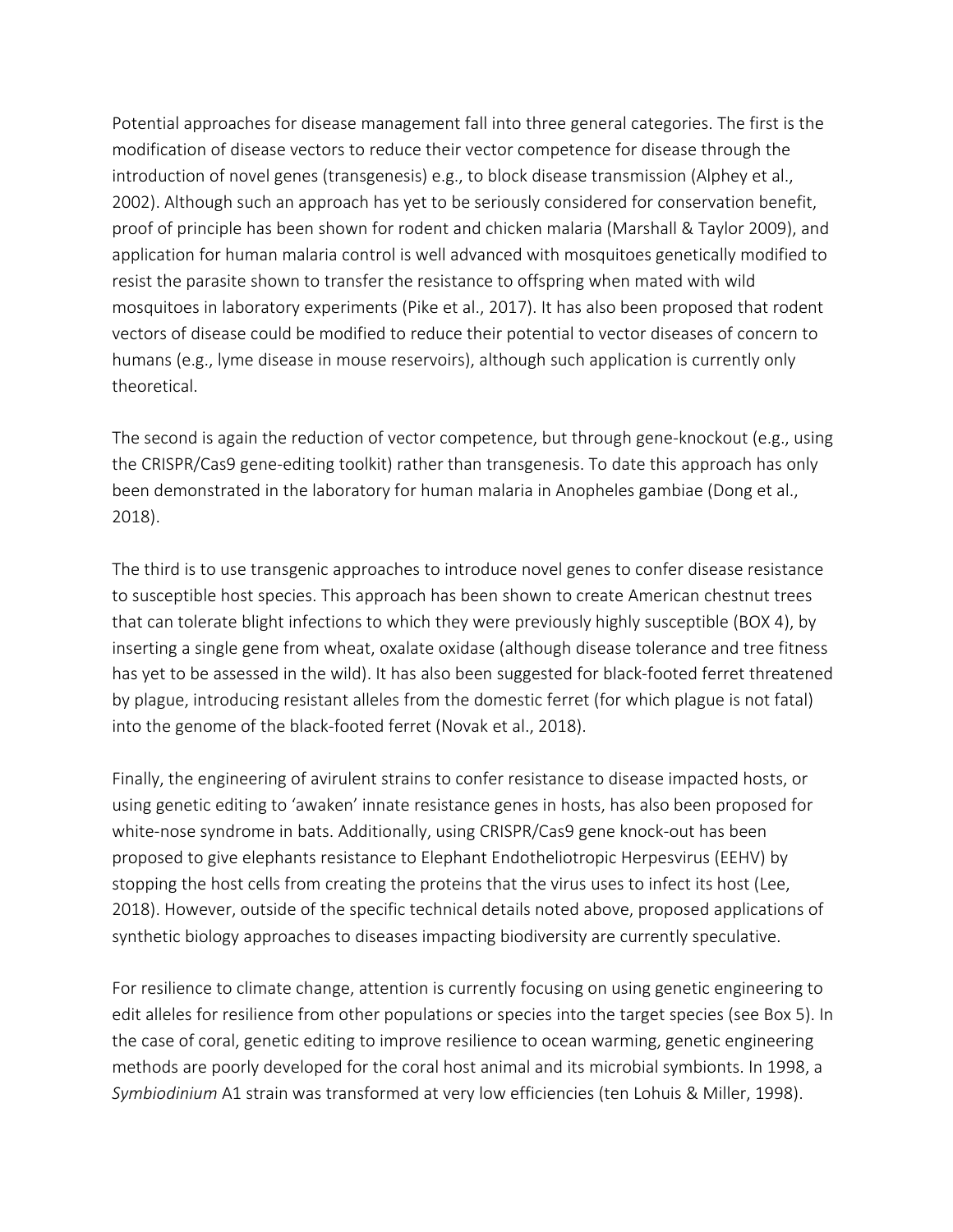After a 17-year gap in the literature, another case of transgene expression in *Symbiodinium* was reported, but transformants were transient and results were not validated through DNA, RNA, or protein analysis (Ortiz-Matamoros et al., 2015). Others have also found it challenging to obtain stable *Symbiodinium* transformants using standard methods (Chen et al. 2018).

Elevated temperatures are known to cause oxidative stress in the coral holobiont (i.e., the coral host animal and all of its associated microbial symbionts); thermal damage of the algal endosymbiont's photosystems leads to an increased production of reactive oxygen species (ROS) which leak into the host tissues (Weis 2008). This triggers a cellular cascade and culminates in the loss of the algal endosymbionts (*Symbiodinium* spp.) from the coral's tissues (i.e., coral bleaching). Augmenting ROS scavenging capacity of the coral animal and/or its microbial symbionts may increase the holobiont's thermal tolerance, and this hypothesis is supported by the enhanced bleaching tolerance of corals treated with an antioxidant (Lesser, 1997; Yudowski et al., 2018). Genetic engineering and gene editing tools may thus be used to insert coral or microbial genes encoding antioxidant enzymes (Levin et al. 2017) or to introduce gene pathways or synthetic microbes able to produce non-enzymatic antioxidants. Other genes involved in the thermal stress response may also prove useful genetic engineering targets to enhance thermal tolerance (van Oppen et al., 2017). Alternative synthetic biology approaches may be developed to prevent algal symbionts from becoming parasitic during heat stress (Baker et al., 2018).

A huge step forward was recently achieved in gene editing by the successful introduction of mutations targeted to three genes of the coral *Acropora millepora* by injection zygotes with CRISPR/Cas9 ribonucleoprotein complexes (Cleves et al., 2018). While considerable technological development is still required before genetic engineering methods can be applied to corals and their microbial symbionts, these early achievements suggest such manipulations are within the realm of possibility.

Where disease resistance, or resilience to other stressors such as climate change, is being conferred to a species, the selective advantage conferred may lead to the resilience genes naturally increasing in frequency in the targeted population. For example, transgenic malariaresistant mosquitoes have a fitness advantage when feeding on Plasmodium-infected blood (Marrelli et al., 2007). However, requiring impacts to threatened populations to occur for resilience genes to spread will likely not be desirable for most conservation applications; in addition, the time-frame required for such spread to occur would in most cases be undesirably long. Also, resilience genes can be associated with other fitness costs such as lowered competitive ability or fecundity (Hudson & Greenman, 1998), that may inhibit their spread. Thus for most proposed conservation applications, the resilience conferring gene cargo would need to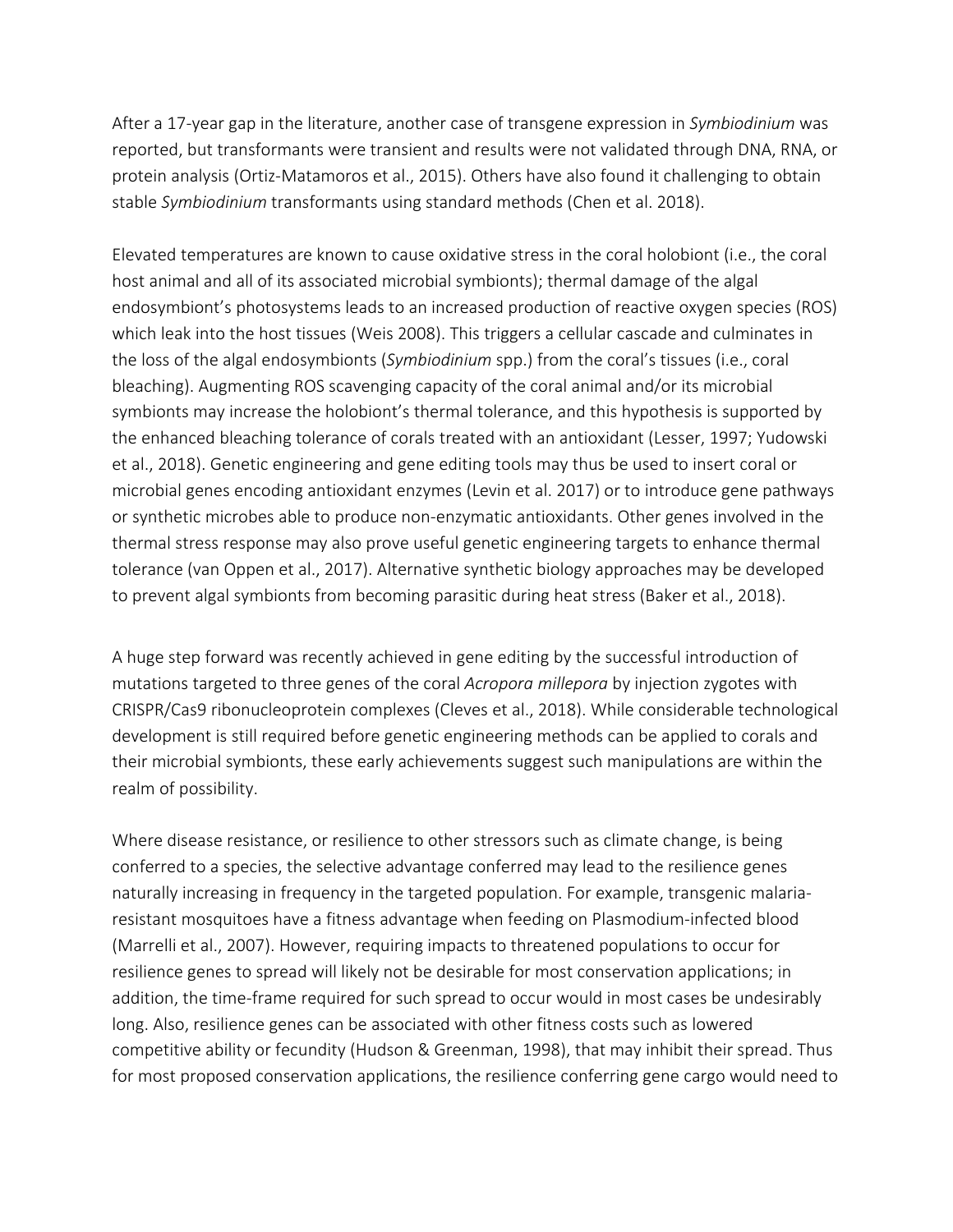be linked to a drive mechanism to cause its spread through the targeted population (see above for a discussion of such mechanisms).

In general, with notable exceptions discussed above, most applications to improve resilience are currently speculative as the gene-editing toolkits to allow such manipulations to be undertaken in target species of conservation concern remain to be developed.

## Potential synthetic biology applications for reducing wildlife trade pressures

In general, the technology approaches for proposed synthetic biology approaches for reducing wildlife trade pressures are still to be developed. An exception is the technological development conducted thus far to create a squalene replacement for the cosmetic industry, with potential conservation benefits for harvested shark populations (see Case Study in next chapter). Based on public information, the production appears to involve the use of genetic modification approaches to create proprietary yeast strains that convert sugar to produce various hydrocarbons of interest, in this case, squalane. Technological development for other synthetic biology replacements for wildlife-derived items in trade will likely involve similar approaches, at least in the near future.

## Potential synthetic biology applications for proxy species development

In has been proposed that synthetic biology in the case of proxy species development will involve i) working out the complete genome of the target extinct species and the nearest living relative; ii) identifying the differences; iii) synthesizing parts of the extinct species' genome, using gene editing technologies (notably CRISPR-Cas9) to insert this into the target genome. It is then proposed that nuclear transfer from cells with the new DNA will create living organisms with characteristics coded by the new alleles. Using this approach it has been proposed, for example, that all of the differences that an extinct woolly mammoth genome has relative to the living Asiatic elephant genome could thus be edited into an Asian elephant genome to 'resurrect' a woolly mammoth genome (Lynch et al., 2015). However, significant technical challenges remain: (i) DNA is a fragile molecule and there are limits to how far back in time it will be possible to go since degradation of ancient DNA creates gaps and uncertainties. The more gaps, the greater the proportion of the reconstructed genome that must be derived from a near relative; (ii) Genome engineering requires a suitable near relative to provide the appropriate gene sequences to fill gaps around the scaffold of the reconstructed genome and, in mammals, to act as gestational surrogates; (iii) The resulting hybrids will not be genetically identical to the extinct form, and the expression of hybrid traits might be unpredictable, not least due to epigenetic effects.